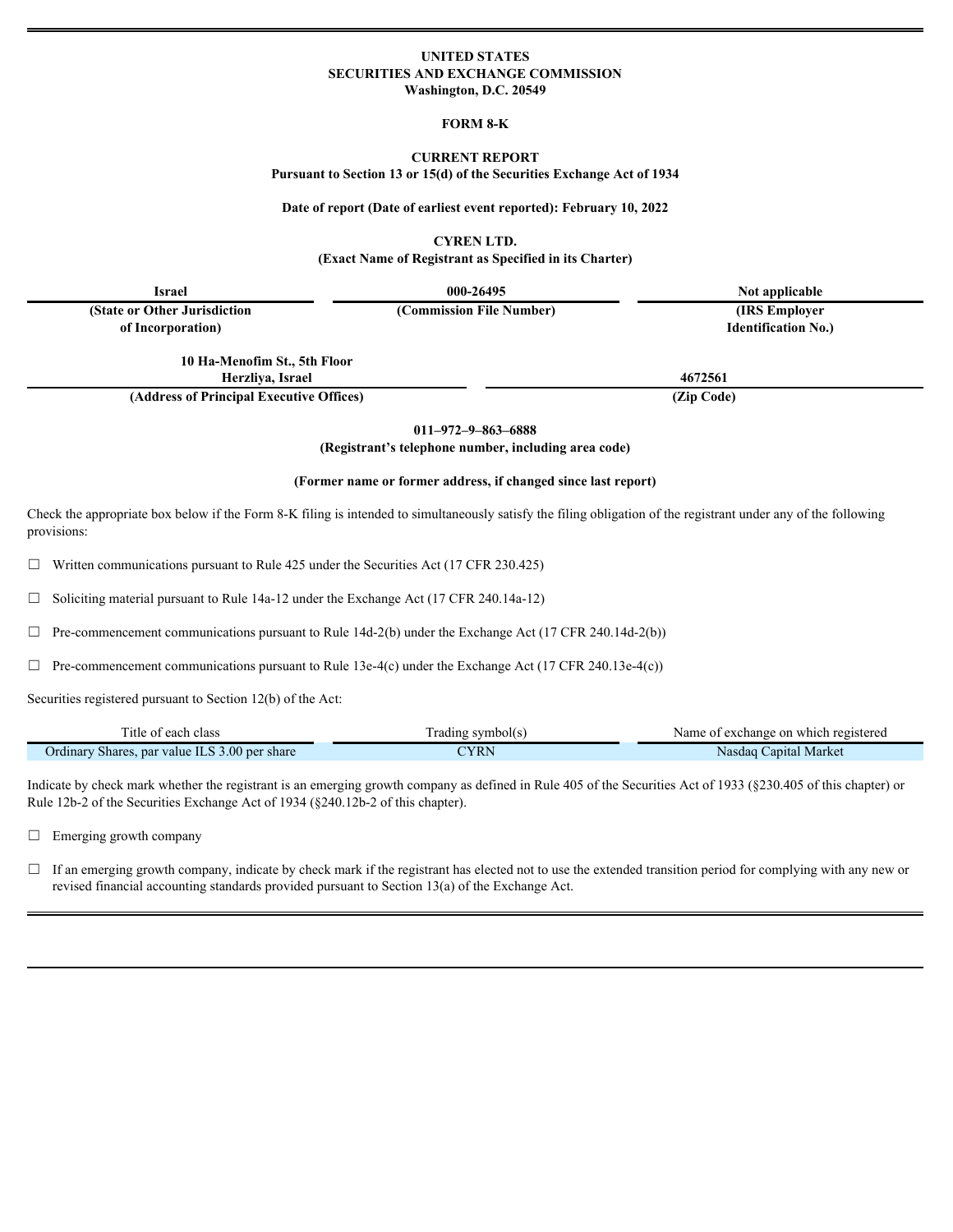## **Item 2.02 Results of Operations and Financial Condition.**

*Preliminary financial information as of and for the three and twelve months ended December 31, 2021*

Cyren Ltd. (the "Company") is providing certain preliminary information related to its revenue, cash and cash equivalents as an update to the information provided in the Company's previous periodic filings. The Company has not yet completed the audit of its consolidated financial statements for the fiscal year ended December 31, 2021, but the Company currently estimates that (i) revenue was \$7.3 million for the fourth quarter of 2021 and \$31.2 million for the twelve months ended December 31, 2021; (ii) cost of sales was \$3.9 million for the fourth quarter of 2021 and \$15.3 million for the twelve months ended December 31, 2021; (iii) operating expenses were \$10.3 million for the fourth quarter of 2021 and \$37.7 million for the twelve months ended December 31, 2021; and (iv) net loss was \$7.5 million for the fourth quarter of 2021 and \$23.1 million for the twelve months ended December 31, 2021.

The Company's cash and cash equivalents as of December 31, 2021 were approximately \$4.3 million. The ability to continue as a going concern is dependent upon the Company's ability to obtain the necessary financing to meet its obligations and repay its liabilities arising from normal business operations when they become due. The Company intends to finance operating costs over the next twelve months through a combination of actions that may include existing cash on hand, reducing operating spend, divesting assets and future issuances of equity and/or debt securities.

The Company's estimates of revenue, cost of sales, operating expenses, net loss, cash and cash equivalents as of and for the three and twelve months ended December 31, 2021, and its ability to fund its operations are preliminary and unaudited, represent estimates as of the date of this Current Report on Form 8-K, and are subject to completion of the Company's financial closing procedures for the three and twelve months ended December 31, 2021. These preliminary financial results also represent only a summary of our financial results for such periods and are not a comprehensive statement of such results. Final results reflected in our audited condensed consolidated financial statements as of and for the three months and year ended December 31, 2021 may differ materially from our estimated results, including as a result of the quarter-end and year-end closing procedures, audit adjustments and other related developments that may arise between now and the time our financial results for such periods are finalized. The Company's independent registered public accounting firm has not completed an audit and does not express an opinion or any other form of assurance with respect to the Company's estimates of revenue, cost of sales, operating expenses, net loss, cash and cash equivalents, or the Company's ability to continue as a going concern. The estimated preliminary results included in this Current Report on Form 8-K should not be viewed as a substitute for the Company's annual consolidated financial statements prepared in accordance with U.S. generally accepted accounting principles.

1